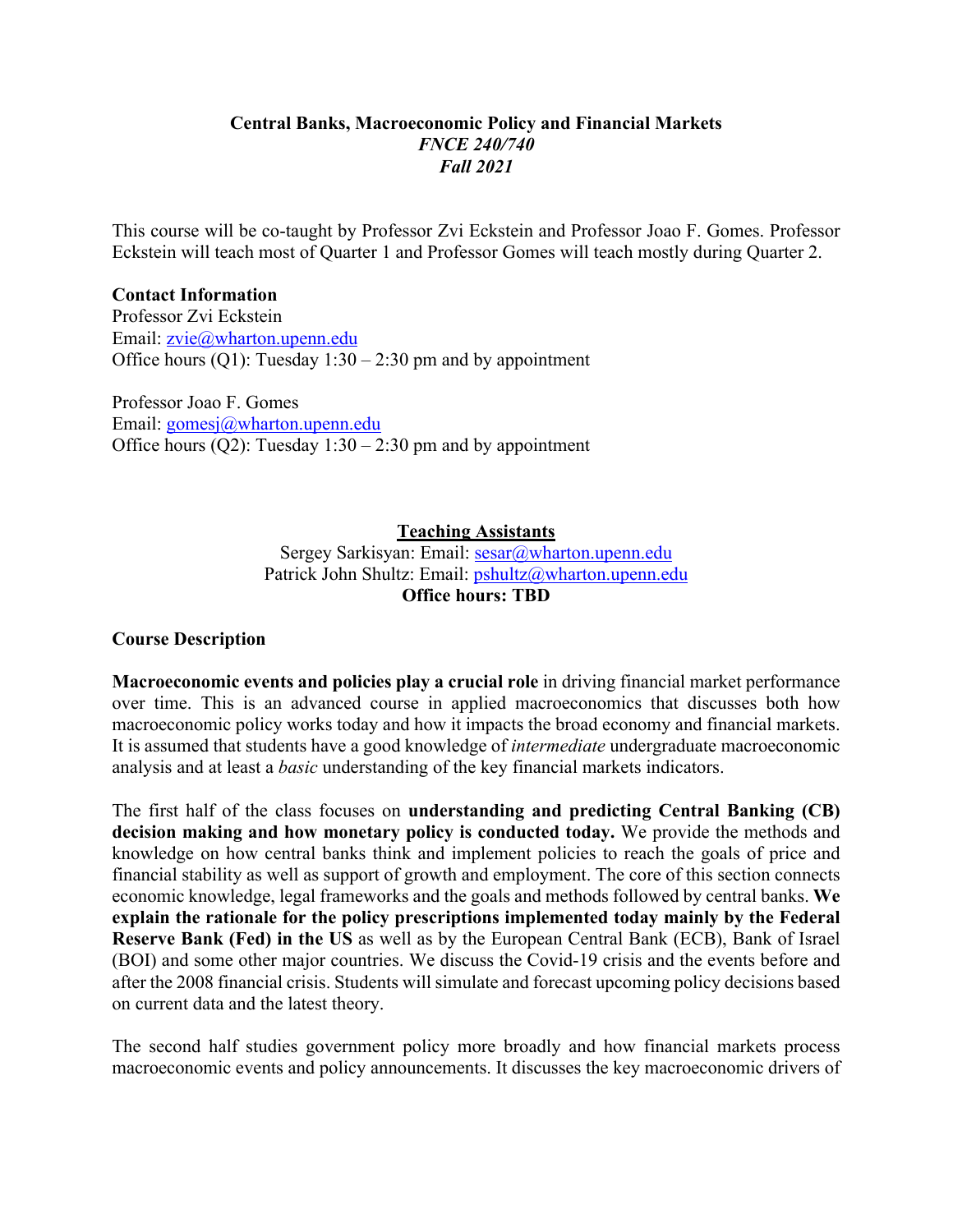bond and stock market valuations and how they respond to economic news and policy actions by central banks and governments. We will discuss the impact of recent developments and, in particular, the consequences of the aggressive policy interventions to the financial crisis and the Covid-19 induced recession. Students will estimate the impact key economic developments and assess their implications for bond and equity valuations.

#### **Prerequisites:**

This course assumes students have a solid knowledge of intermediate macroeconomics or similar, principles of finance, including a degree of comfort with financial valuations and basic regressions in Excel or other similar tool.

#### **Meeting Information**

Class Times Tuesday and Thursday: 8:30-10:00 (Section 1) and 10:15-11:45 (Section 2)

#### Class Structure

Most classes will:

- **Start with a class discussion of the latest news** or data related to the class. Our main sources will be the *Financial Times* and *The Wall Street Journal*, as well as *The Economist* and *Bloomberg*. Readings will usually be shared on the day before class.
- **Include a short quiz (often based on questions from past exams)**. The Quiz aims to review the core concepts discussed during that class. Quizzes are on Canvas. They should be done individually using a laptop or mobile device.

Students are expected to attend class regularly and contribute actively to the discussions and answer Quizzes. If you cannot attend a class, please send an explanation ahead and we shall adjust grades by increasing the weight of Midterm.

#### **Classroom Safety**

We intend for this to be an in-person class, although our guest speakers will probably only be able to join remotely. Precise **classroom safety rules** will be announced at the beginning of the semester and will conform with latest guidance from Penn and the city of Philadelphia.

#### **Requirements and grading**

The final course grade will be calculated as follows

- **Team Assignments** (drop worst score): to be done by teams of 3-4 students (30%)
- **Active participation:** in class discussions and/or online discussion boards (20%)
- **Quizzes (**drop two lower scores): (30%)
- Long Quiz **December 7:** covers presentations by guest speakers (20%)

#### **Deliverables Due Dates**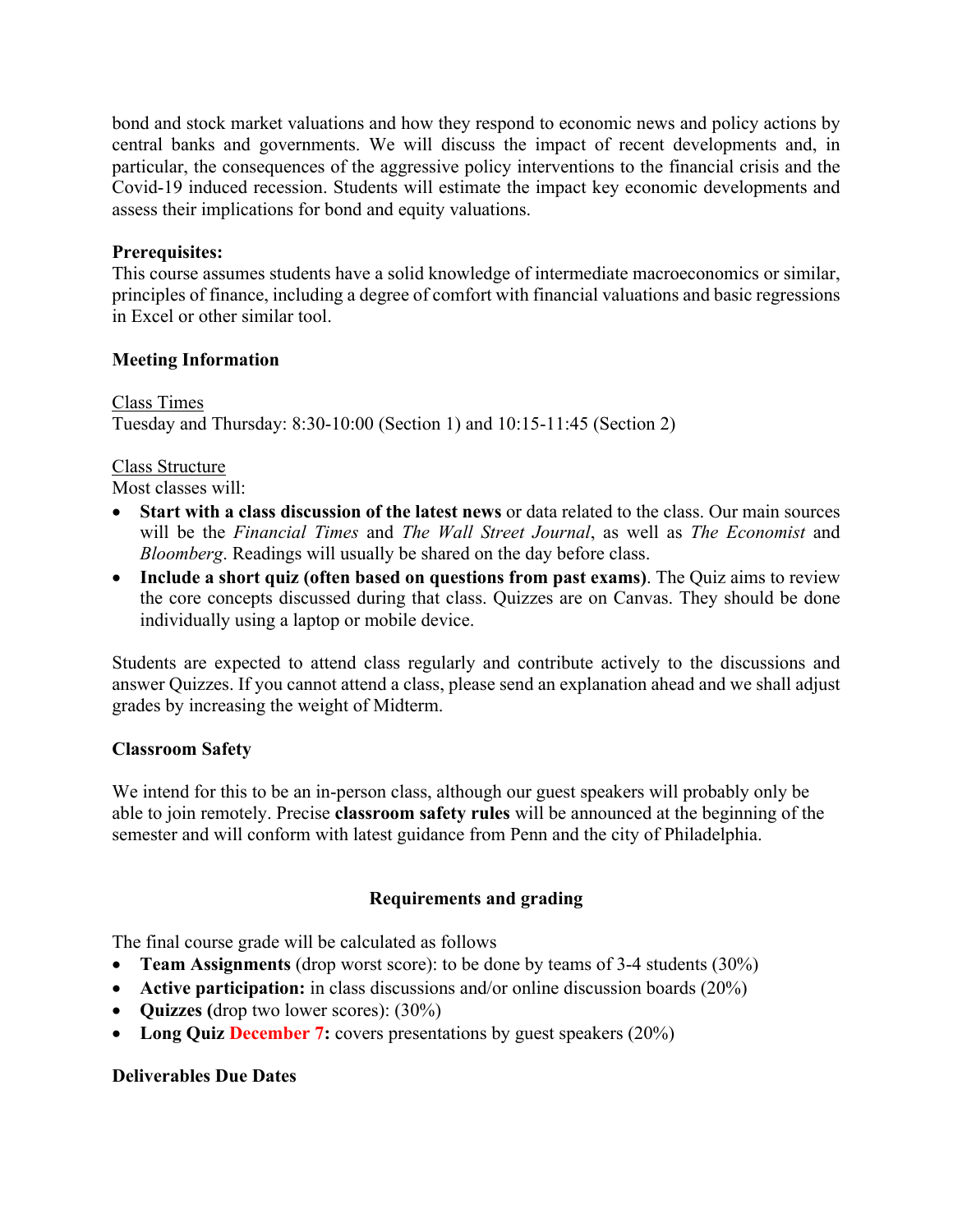- Sep. 9 Presentation and discussion of Assignment 1
- Sep 21 Presentation and discussion of Assignment 2
- Oct 7 Presentation and discussion of Assignment 3
- Nov 9 Presentation and discussion of Assignment 4
- **Dec 7 Long Quiz**
- Dec 9 Presentation and discussion of Assignment 5

#### **Course Materials**

Because this is an advanced class that discusses real-time events there is no suitable textbook. Most of our references provide supportive information but *are not required* to follow the class material. They include a few useful chapters or sections from some (text)books, as well as reports, lectures and several recently published articles on each of the topics. We **provide all necessary readings and data for the assignments.** Slides, readings and assignment materials can be found on Canvas.

We strongly recommend a subscription to major financial publication such as the *Wall Street Journal* or the *Financial Times* (free online to Penn students). In addition, Yardeni Research (https://www.yardeni.com) provides incredibly detailed content on financial markets and the macroeconomy. It is freely available and updated daily.

#### **Main Background References:**

- Andy A. Abel, Ben S. Bernanke and Dean Croushore, Macroeconomics  $(10<sup>th</sup>$  edition) Pearson. (**ABC**)
- Frederic S. Mishkin, The Economics of Money, Banking and Financial Markets, Business School Edition (5th edition), Pearson. (**Mishkin**)

#### **Schedule**

#### *1. Covid-19, the Great Financial Crisis and Central Banks Intervention (Aug 31)*

#### **Readings**

#### **Optional background:**

- ABC, pp. 568-574.
- Ben S. Bernanke, "Financial Panic and Credit Disruptions in the 2007-09 Crisis" Blog, 9/2018.

#### *2. Inflation and Interest: Foundations (Sep. 2)*

**Main Question**: What are the optimal long run (target) inflation and nominal interest rates?

#### **Readings**

**Priority**:

• FOMC, "Statement on Longer-Run Goals and Monetary Policy Strategy", January 26, 2021.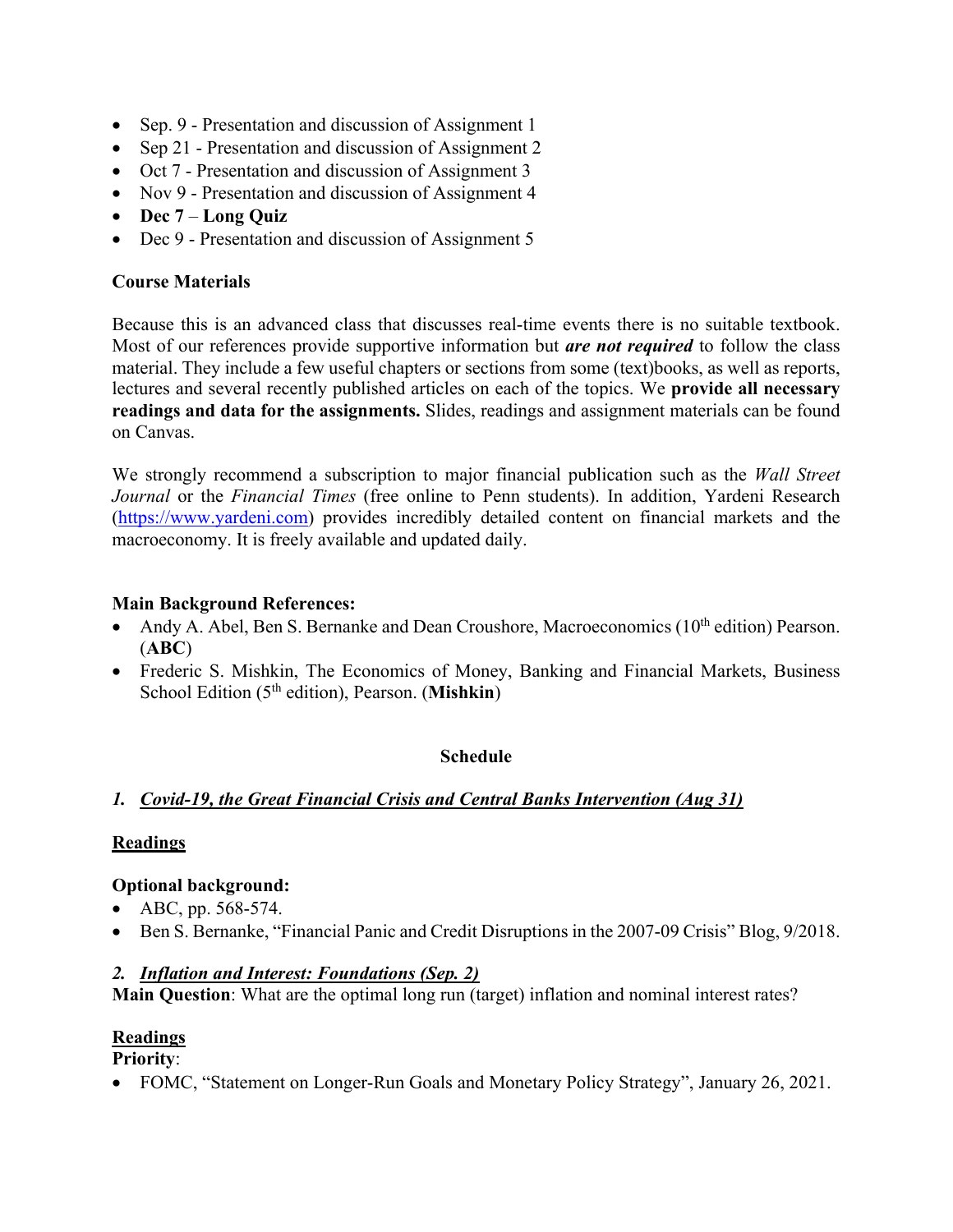#### **Optional background**:

- **ABC,** pp. 63-248; 248-252; 263-270; 276-278; 474-481 **Optional additional**:
- The Economist "The Covid-19 Pandemic is Forcing a Rethink in Macroeconomics", Briefing, 7/25/2020
- Robert, E. Lucas Jr, "Inflation and Welfare", *Econometrica*, Vol. 68(2), 2000, pp. 247-274.
- Thomas, S. Sargent, "The End of the Four Big Inflations", in *Inflation: Causes and Effects*, Robert E. Hall (editor), University of Chicago Press, 1982.

#### *3. The Taylor Rule:* **How do Central Banks Conduct Monetary Policy?** *(Sep. 7 & 9)*

**Main Question:** How is the short-term interest rate determined?

## **Readings**

**Priority:**

- Ben S. Bernanke, "Monetary Policy and the Housing Bubble", speech at the American Economic Association, 1/2010
- Ben S. Bernanke, "The Non-Monetary Effects of the Financial Crisis in the Propagation of the Great Depression", *American Economic Review*, Vol. 73(3), 1983, pp. 257-276.
- Ben S. Bernanke, (4/28/2015), "The Taylor Rule: A Benchmark for Monetary Policy?", Brookings.
- John Taylor, "The Financial Crisis and the Policy Responses: An Empirical Analysis of what Went Wrong", keynote speech, 2008.
- FOMC "Statement on Longer-Run Goals and Monetary Policy Strategy", 8/27/2020.

#### **Optional background**:

• **ABC**, pp. 542-582

## **Optional additional:**

- John Taylor, "Discretion Versus Policy Rules in Practice", in *Carnegie-Rochester Conference Series on Public Policy*, 39, 1993, pp. 195-341.
- John, B. Taylor, "Monetary Policy Rules Work and Discretion Doesn't: a Tale of Two Eras", *The Journal of Money, Credit and Banking,* vol 44(6), 2012, pp. 1017-1032.
- Bernanke, Ben, S. "Monetary Policy in New Era", Paper presented at Rethinking Macroeconomic Policy conference, Peterson Institute for International Economics, October 12-13.

#### **DUE: Sep. 9 - Presentations and discussion of Assignment 1**.

Was the Fed federal funds rate too low before 8/2007 and after 10/2008?

#### *4. Bond Markets: Yield Curves, Credit Spreads and Impact of Macro Events. (Sep. 14 & 16)* **Main question:** How do bond markets respond to the macroeconomy and policy?

## **Readings**

**Priority:**

• Luca Benzoni, Olena Chyruk and David Kelley, "Credit Risk, Spreads and Intervention. Why does the Yield-Curve Slope Predict Recessions?", Federal Reserve Bank of Chicago, 2020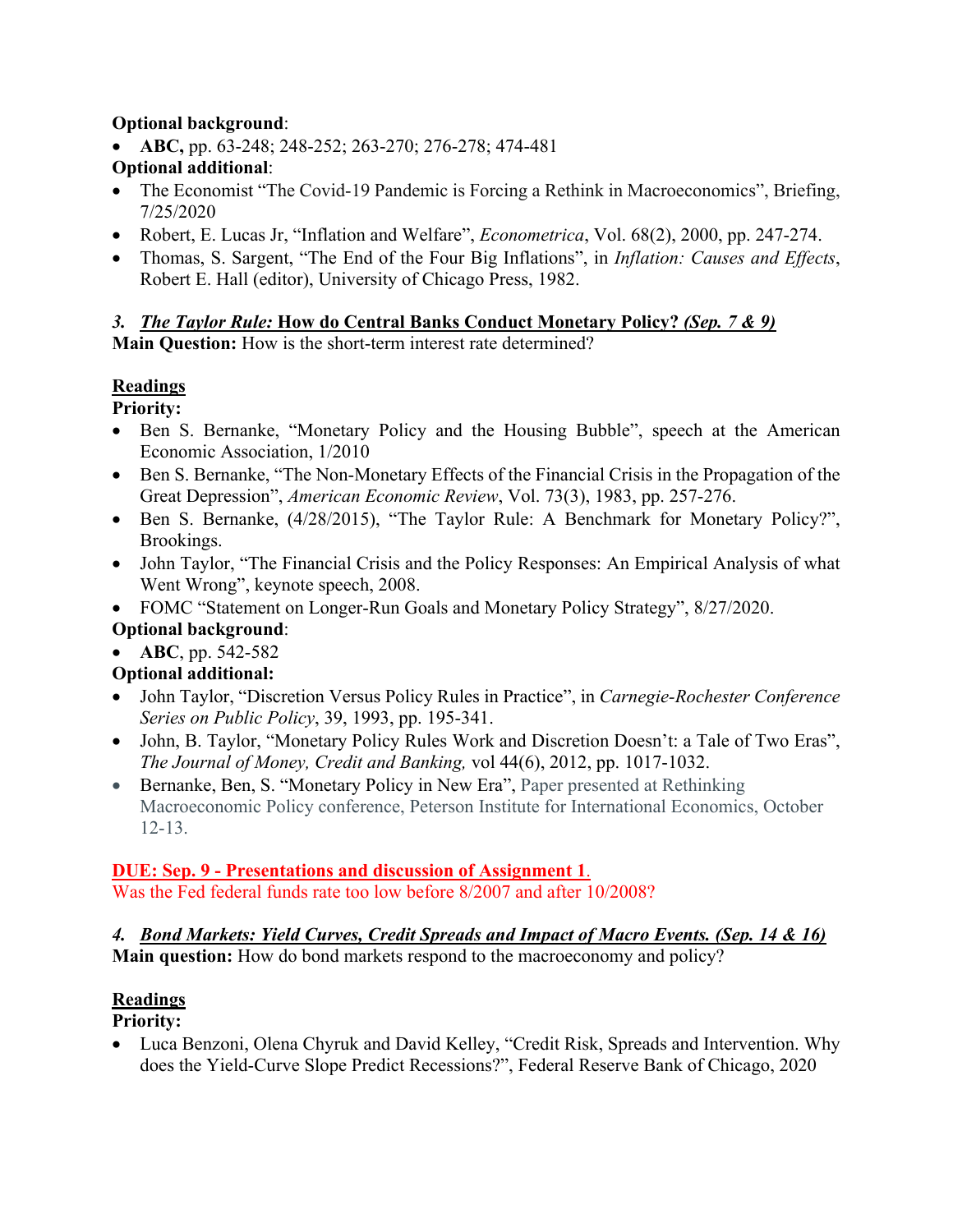• Narayana Kocherlakota, "Fed's Lax Corporate Lending Terms Invite Trouble", Bloomberg 3/2020.

## **Optional background:**

• Mishkin, chapter 6

# **Optional additional**

- Nina Boyarchenko, Richard Crump, Anna Kovner, Or Shachar, and Peter Van Tassel, "The Primary and Secondary Market Corporate Credit Facilities", NY Fed 2020
- Joao Gomes, Urban Jermann and Lukas Schmid, "Sticky Leverage", American Economic Review, vol 106(12), 2016, pp. 3800-3828.
- Arvind Krishnamurthy and Annette Vissing-Jorgensen, "Aggregate Demand for Treasury Debt", Journal of Political Economy, vol 120(2), 2012, pp. 233-267.

## *5. Policy at the Zero Lower Bound for Interest Rates (Sep. 21 & 23)*

**Main question:** Is monetary policy effective at the zero lower bound or with negative interest rates?

# **Readings**

**Priority:**

- Ben S. Bernanke, "At the Stamp Lecture", London School of Economics, 1/13/2009; also Jackson Hole speech, 8/21/2009.
- Ben S. Bernanke, "How Big a Problem is the Zero Lower Bound on Interest Rates?", Blog, 4/4/2017.
- Ben S. Bernanke, "The Zero Lower Bound on Interest Rates: How Should the Fed Respond?", Blog, 4/13/2017.
- Kenneth Rogoff, "The Case for a Deeply Negative Interest Rate", Project Syndicate, 5/4/2020

## **Optional background**:

• **ABC,** pp. 569-573, 620

# **Optional additional:**

- Ben S. Bernanke, "Monetary Policy in the New Era", Brooking Institution, October 2017.
- "On Secular Stagnation and Fed Policy" Blogs by Larry Summers, Ben S. Bernanke and Bradford Delong.
- J. Alfred Broaddus, Jr., and Marvin Goodfriend, "What Assets Should the Federal Reserve Buy?", Federal Reserve Bank of Richmond Economic, Winter 2001.
- Arvind Krishnamurthy and Annette Vissing-Jorgensen, "The Effect of Quantitative Easing Policies on Interest Rates: Channels and Implications for Policy", Brookings Papers on Economic Activity, 2011.

## **DUE: Sep. 21: Presentations and discussion of Assignment 2**

Simulation and discussion of the FOMC decision of 9/22. The Fed monetary policy since March 2020 and what is expected for the future.

## *6. Flexible Inflation Targeting Policy: Theory and Practice (Sep. 28 & 30)*

**Main question**: What is the theory and practice of modern monetary policy analysis?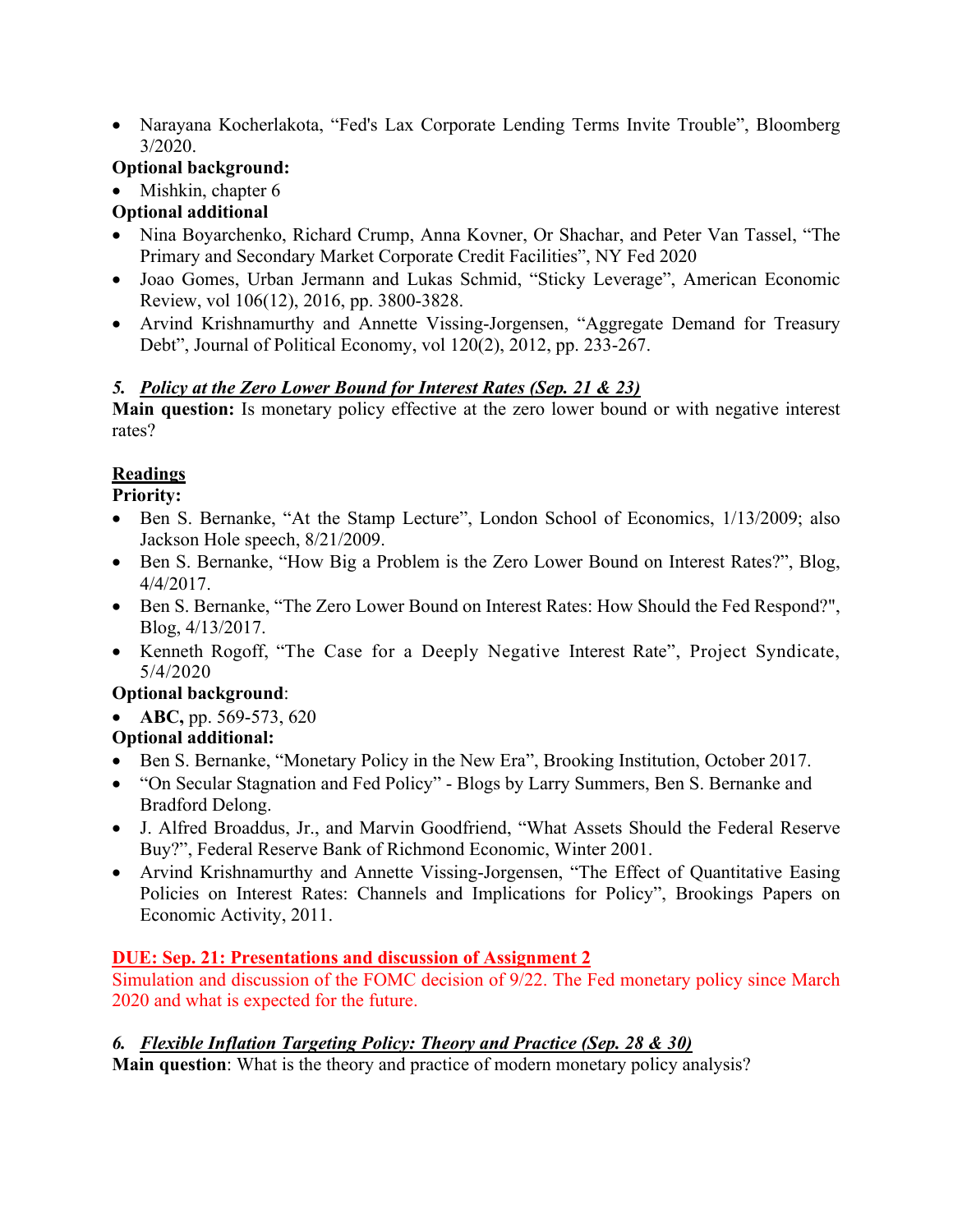## **Readings:**

**Priority:** 

- Class notes on DSGE model
- **Optional background**:
- ABC, 160-167; 170-175; 339-342; 441-443; 490-497; 518-527
- **Optional additional:**
- John Williams, **"**The Theory of Average Inflation Targeting", July 12, 2021, BOI/CEPR Conference Jordi Gali, "The State of New Keynesian Economics: A Partial Assessment", *Journal of Economic Perspectives,* Vol. 32(3), pp. 87–112.
- Lawrence J. Christiano, Martin S. Eichenbaum, and Mathias Trabandt. "On DSGE models", *Journal of Economic Perspectives,* Vol 32(3), pp. 113–140.

# **7. The Outlook for US Monetary Policy** *(Oct. 5)*

**Main Question:** What is the near term outlook for monetary policy in the US? **Guest Speaker: Loretta Mester (President, Federal Reserve Bank of Cleveland)** *NOTE: The presentation takes place only during the 10:15-11:45 session*

# *8. The European Debt Crisis, ECB Monetary Policy and the Covid-19 Crisis (Oct. 7)*

**Main Question**: How does fiscal and monetary policy affect financial stability? Do we need "helicopter money"?

# **Readings**

## **Priority:**

- The ECB New Monetary Strategy, July 8, 2021. (https://www.ecb.europa.eu/home/search/review/html/ecb.strategyreview\_monpol\_strategy\_ overview.en.html)
- Mario Draghi, "Whatever it Takes", speech on 7/26/2012.
- Mario Draghi, "Unemployment in the Euro Area", speech at Jackson Hall, 8/2014.

# **Optional background**:

• **ABC,** 604-627

# **Optional additional:**

- Carlo Altavilla, Refet S. Gürkaynak, Roberto Motto and Giuseppe Ragusa, "How do Financial Markets React to Monetary Policy Signals?" ECB Research bulletin, 7/22/2020
- Carlo Altavilla, Giacomo Carboni, and Roberto Motto, "Asset Purchase Programs and Financial Markets: Lessons from the Euro Area", ECB, 11/2015.

# **DUE: Oct. 7: Presentations and discussion of Assignment 3.**

Simulation of the next ECB monetary policy decision. ECB policy under Mario Draghi and Christine Lagarde: does it follow a Taylor rule or only the goal of "price stability"? What is the impact of negative deposit rate and ECB QE?

#### *9. Small Open Economies: Bank of Israel Monetary Policy Framework (Oct. 26)* **Guest speaker: Professor Amir Yaron (Governor, Bank of Israel)**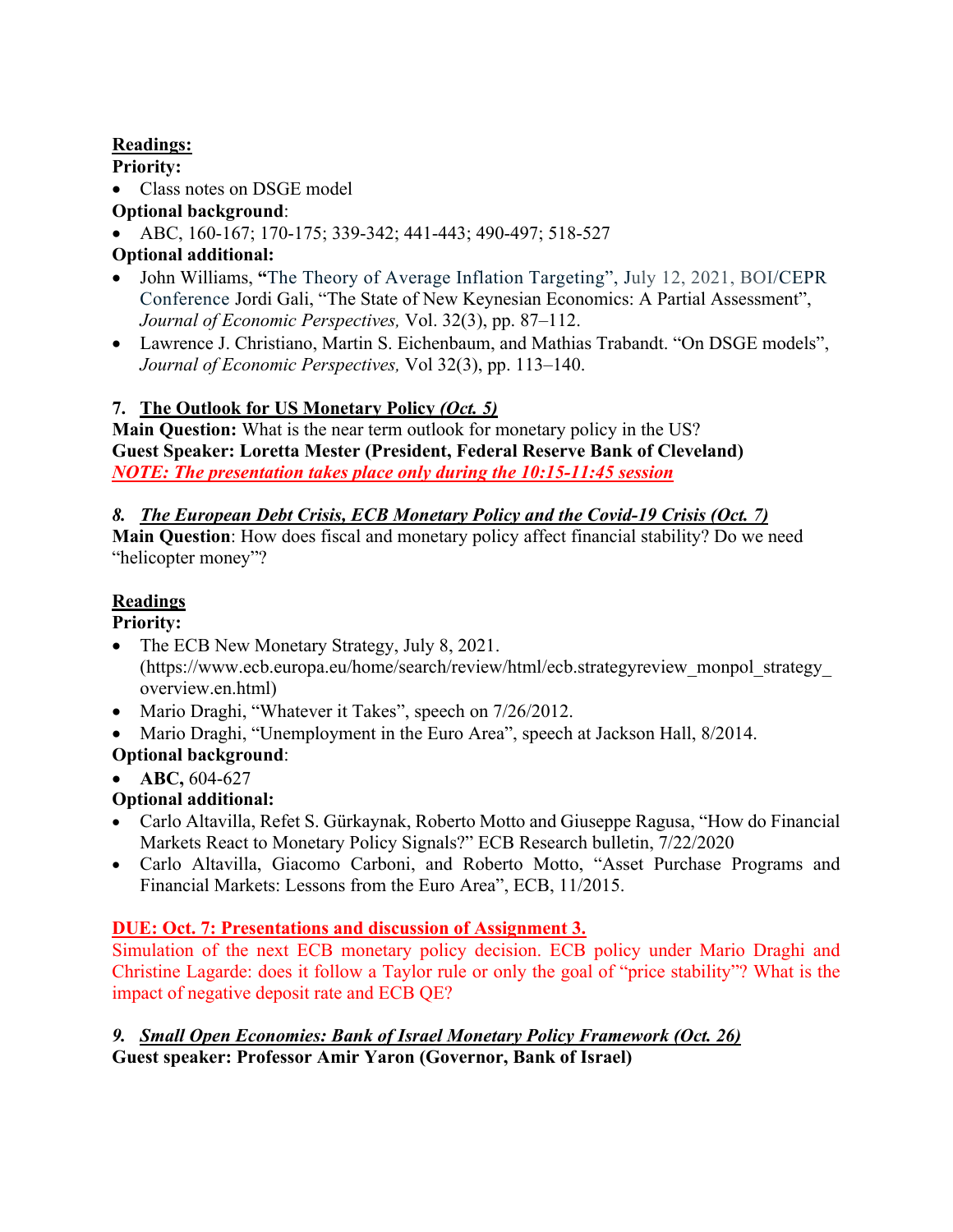**Main question**: Should monetary policy include exchange rate intervention? How different is the BOI response to the Covid-19 crisis?

*NOTE: The presentation takes place only during the 8:30-10:00 session*

## **Reading**

#### **Priority:**

• Amir Yaron "Are we Again Taking Financial Stability for Granted? (Or: Do we Need Central Banks?)", Speech at the Israel Economic Association Conference, Hebrew University of Jerusalem, 6/6/2020

#### *10. Fiscal Policy Challenges: Stimulus, Growing Debt and Inflation. (Oct. 28 & Nov. 2)*

**Main question:** What is the current fiscal policy stance in the US? What are the long run fiscal challenges?

## **Readings**

#### **Priority:**

- Goldman Sachs, "Daunting Debt Dynamics", Briefing, 5/28/2020.
- Zvi Eckstein, "Notes on Debt Dynamics", 9/24/18.
- Lawrence Summers, "The Inflation Risk is Real", blog, 5/13/2021
- **Optional background:**
- **ABC**, section 15.3

## **Optional additional**

- Robert Barro, "On the Determinants of Public Debt", Journal of Political Economy, Vol. 87(5), 1979, pp. 940-971.
- Olivier Blanchard, "Public Debt and Low Interest Rates", American Economic Review, Vol. 109(4), 2019, pp.1197–1229.
- John Cochrane**, "**The Fiscal Roots of Inflation", Hoover Institution, 2020.
- Carmen M. Reinhart and Kenneth S. Rogoff, "Financial and Sovereign Debt Crises: Some Lessons Learned and Those Forgotten", IMF, 2013.

#### *11. Interest Rate Strategies (Nov. 4)*

*Guest lecture:* **Dr. Praveen Korapaty (Chief Interest Rates Strategist, Goldman Sachs) Main question:** What is the outlook for interest rates in the major economies? *NOTE: The presentation takes place only during the 10:15-11:45 session*

#### *12. Debt and Fiscal Crisis (Nov. 9)*

**Main question:** What causes a fiscal crisis? What are the economic consequences?

#### **DUE: Nov. 9: Presentations and discussion of Assignment 4.**

How and when will the projected rise in Federal debt damage the U.S economy?

#### *13. Equity Markets: Indicators, Performance and Impact of Macro News (Nov. 11 & 18)*

**Main Questions:** How are the key macro variables and policies reflected in aggregate stock valuations? What drives expected returns on equities?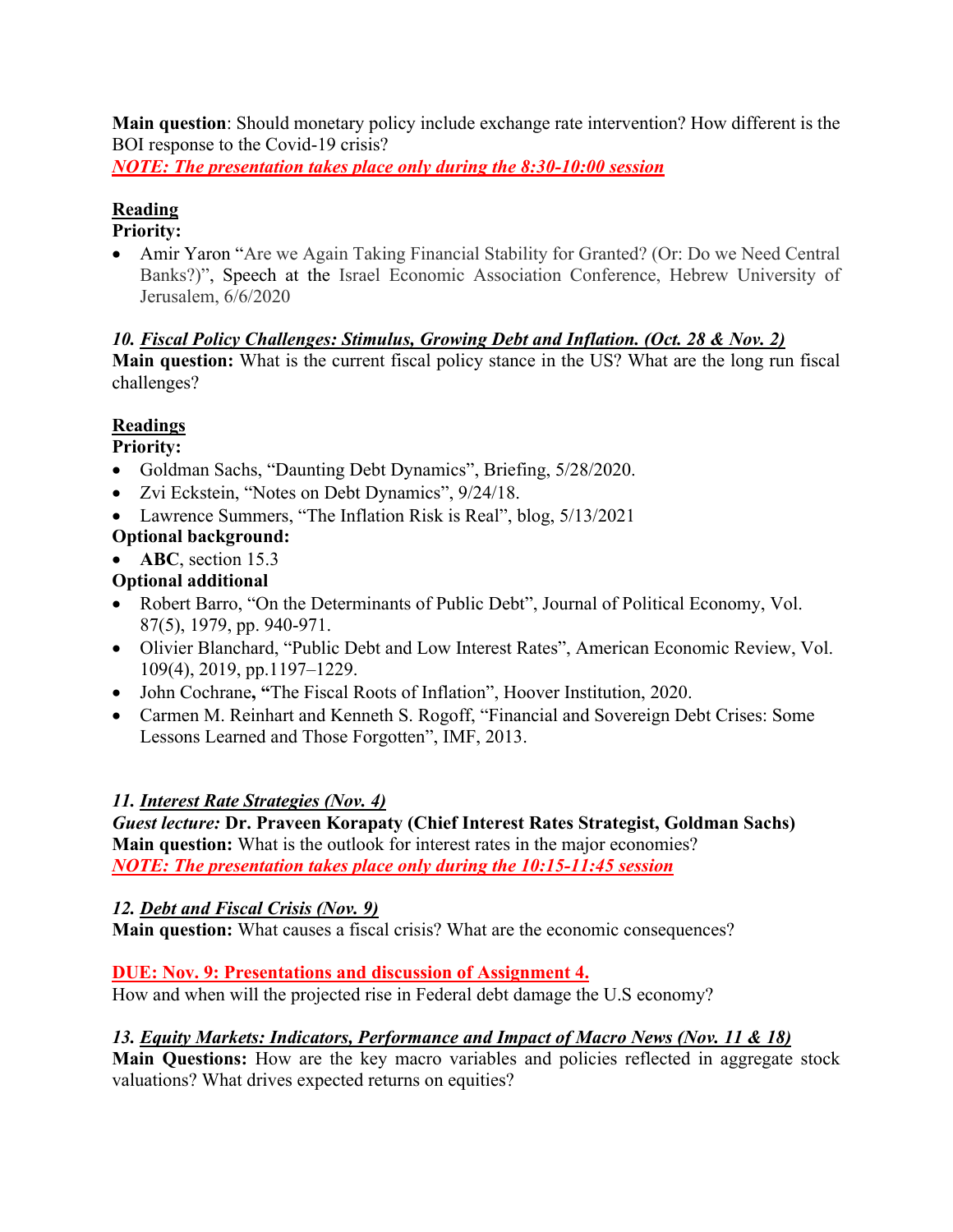### **Readings**

## **Priority:**

- John Fernald, "What is the New Normal for U.S. Growth?", San Francisco Fed, 10/11/2016.
- Robert Shiller, "Price–Earnings Ratios as Forecasters of Returns: The Stock Market Outlook in 1996", blog 7/21/96
- Yardeni Research, "Corporate Finance Report: NIPA versus S&P 500 Profits", available at https://www.yardeni.com/pub/ppphb.pdf

**Optional background:**

• **Mishkin**, Ch. 7

# **Optional additional**

- Andrew Ang and Geert Bekaert, "Stock Return Predictability: is it There?", Review of Financial Studies, 2007.
- Duff & Phelps, "Recommended U.S. Equity Risk Premium Increased", briefing 3/25/2020
- Thomas Mertens, Patrick Shultz, and Michael Tubbs, "Valuation Ratios for Households and Businesses", San Francisco Fed Letter, 2018.
- Jeremy Siegel, "The Equity Premium: Stock and Bond Returns since 1802", Financial Analysts Journal, 1992.

# *14. The US Macro Outlook (Nov. 16)*

*Guest Lecture:* **Dr. Mark Zandi (Chief Economist, Moody Analytics) Main question:** What is the near term outlook for the US economy? *NOTE: The presentation takes place only during the 10:15-11:45 session*

## *15. The Outlook for US Capital Markets (Nov. 30)*

*Guest Lecture: Dr. Edward Yardeni (***President,** *Yardeni Research)* **Main question:** What is the near term outlook for the US capital markets? *NOTE: The presentation takes place only during the TBD session*

## *16. Global Investment Strategies (Dec. 2)*

*Guest Lecture: Arp Ercil (***CEO,** *Asia Research and Capital Management)* **Main question:** What is the outlook for the global economy and key financial markets? *NOTE: The presentation takes place only during the TBD session*

## **17.** *Summary and Conclusion (Dec. 7 & 9)*

Reflection on the main themes of the course.

## **DUE: Dec. 7 Quiz on Guest Speaker Presentations.**

# **DUE: Dec. 9 Presentation and discussion of Assignment 5.**

Is the US stock market overvalued?